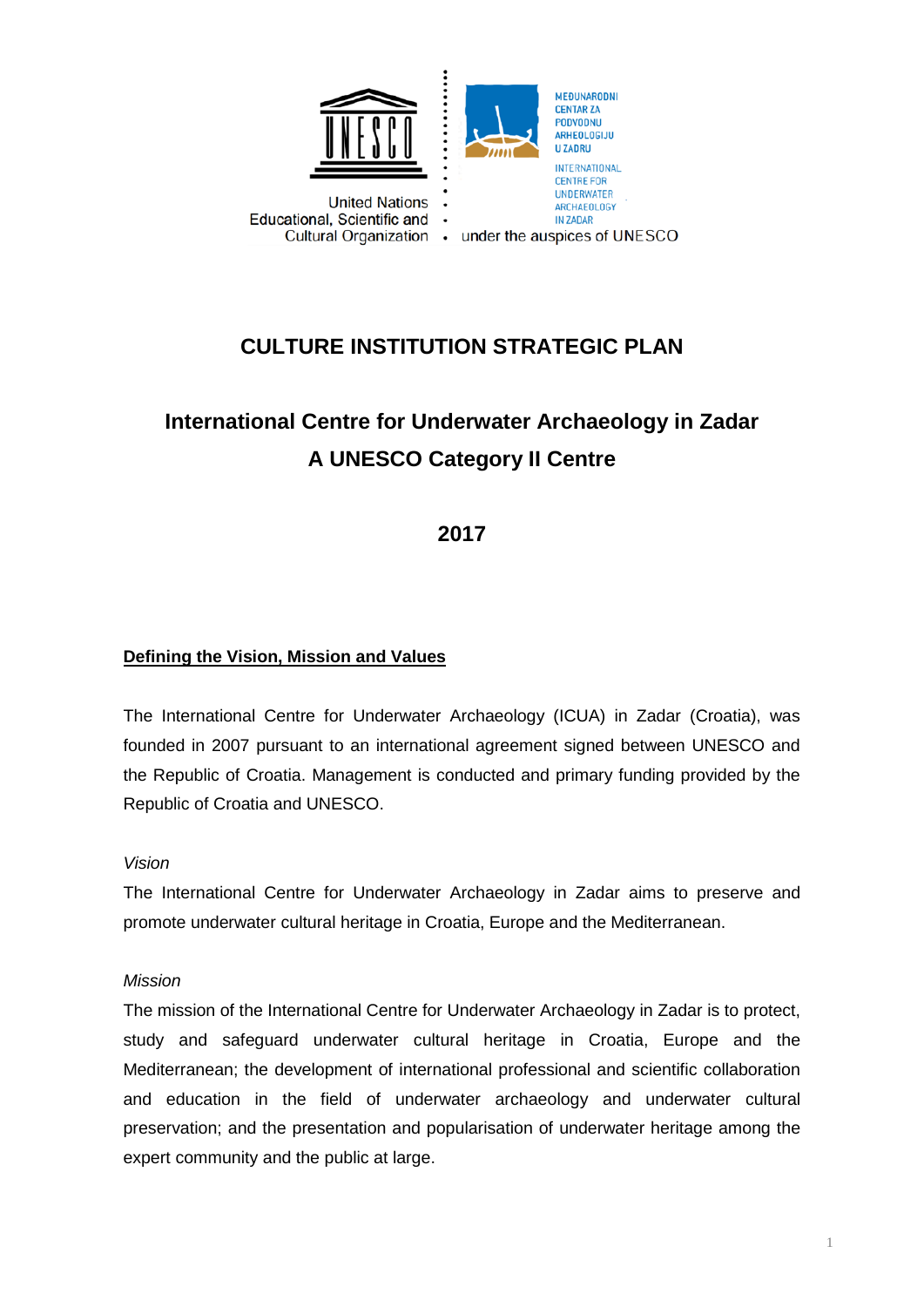### **Objectives**

*General Objective 1. To protect and preserve underwater cultural heritage*

Special Objective 1.1. To promote and increase the number of ratifications of the UNESCO Convention on the Protection of the Underwater Cultural Heritage.

Special Objective 1.2. To establish a unique information system for underwater cultural property in the Republic of Croatia via a digital Geographical Information System (GIS) database and to network with other countries and to develop an archival service through the digitalisation of older archives in Croatia and abroad.

Special Objective 1.3. To ensure an optimal model for the protection and management of archaeological sites – underwater museums, and its implementation in other countries.

#### *General Objective 2. To develop scientific and international collaboration*

Special Objective 2.1. To conduct international educational programmes, workshops and expert courses.

Special Objective 2.2. To conduct international scientific and expert research projects.

Special Objective 2.3. To organise international scientific and expert symposia and conferences.

Special Objective 2.4. To establish formal cooperation with responsible institutions in Europe and with specialised institutions dealing with the preservation of underwater cultural heritage.

### *General Objective 3. To raise awareness of the importance of underwater cultural heritage*

Special Objective 3.1. To develop awareness-raising programmes to promote the work of ICUA and UNESCO activities directed at underwater cultural heritage preservation.

Special Objective 3.2. To develop a gallery/presentation exhibition of underwater archaeology and maritime history.

Special Objective 3.3. To strengthen ICUA's scientific and expert publishing activity.

Special Objective 3.4. To enhance the digital audio/visual promotion of underwater cultural heritage.

ICUA has a unique role as an underwater archaeology institution in Croatia and in developing international collaboration in underwater archaeology projects in the Adriatic and Mediterranean Seas. The establishment of ICUA in Zadar has significantly enhanced overall activities in research, and in the protection and presentation of underwater archaeological finds and sites in Croatia and the broader region.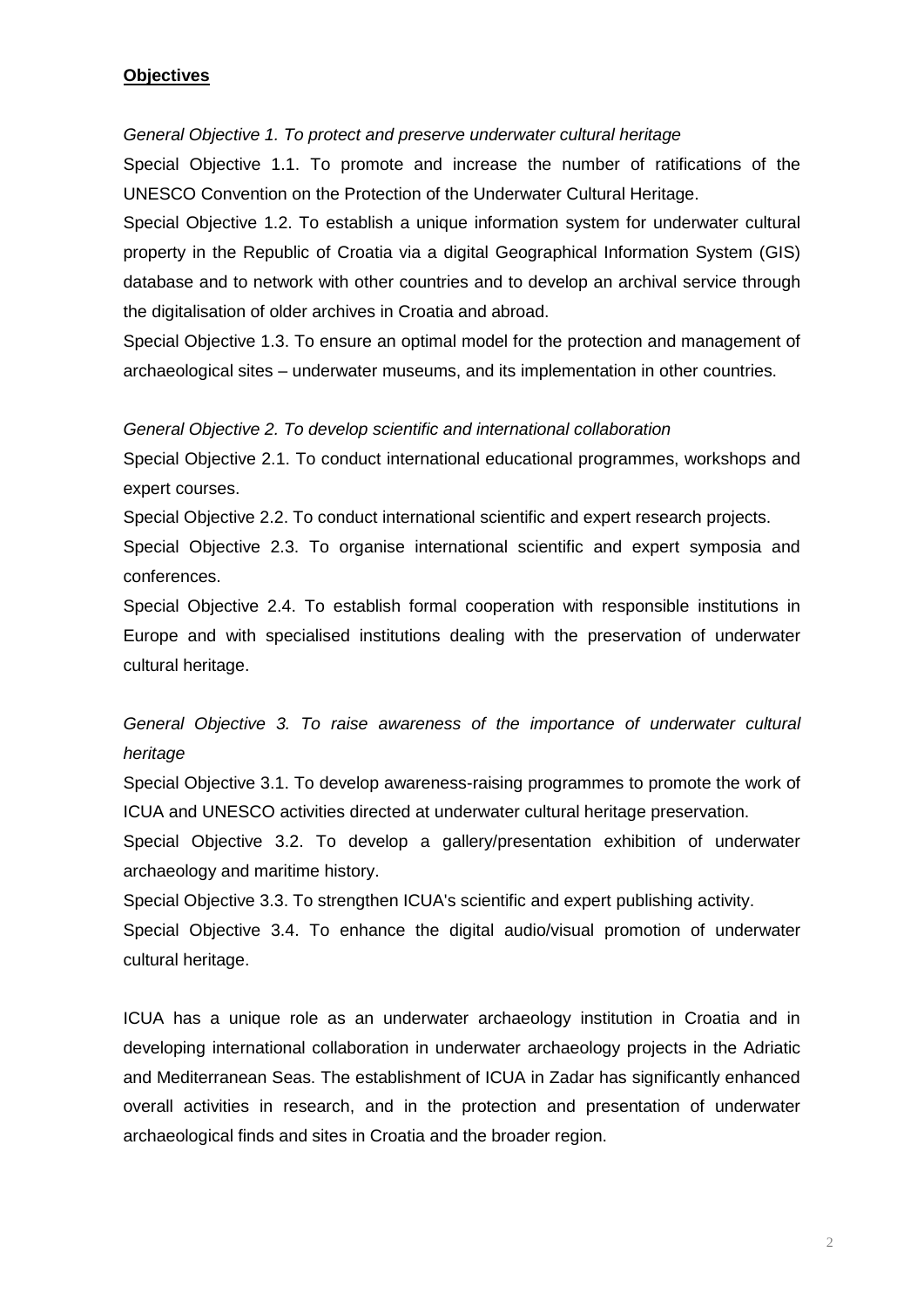In light of the international scope of its activities and the auspices of UNESCO, the International Centre for Underwater Archaeology strives to achieve the highest standards in its work. ICUA, its employees and associates, share the core values of quality, education and expertise, multilingualism, modern operations, dedication in work and enthusiasm.

#### **Analysis of the Situation / Environment**

The International Centre for Underwater Archaeology is developing within the framework established by the international agreement between the Republic of Croatia and UNESCO and its Statutes, which provide the guidelines for its activity and the direction of its development. The founders of ICUA, UNESCO and the Republic of Croatia, share a concern for underwater cultural heritage study, protection and public outreach, especially evident in the new UNESCO Convention on the Protection of the Underwater Cultural Heritage (2001), which Croatia was one of the first countries to ratify. UNESCO initiated the adoption of the Convention motivated by a concern for still relatively well-preserved heritage that has seen growing looting and devastation around the world in recent decades. Croatia is a maritime country with a wealth of this heritage. It welcomed the Convention at a relatively high state of preparedness and is one of its strong advocates. Croatia is one of the model countries in terms of the *in situ* protection of this heritage – as founded it has assumed the role of regional leader in this domain, with ICUA's footprint already developing beyond the regional horizon.

There are a number of institutions and persons in Croatia active in the domain of underwater archaeology in the frame of large institutions also active in other fields of activity. The development of ICUA rests on the idea that it be organised as a specialised focal point that will unite all activities related to research, protection, restoration, presentation and education in the field of underwater archaeology.

Over the past decade a modern and well equipped workshop for the restoration and conservation of underwater archaeological finds, a lecture hall for education programmes, a dormitory for international and domestic students undertaking education and for researchers on expert exchanges and further training, a research library with the key works in the domain of underwater heritage, a warehouse for field investigation equipment, offices and a small underwater archaeology gallery have all been developed within the complex of the former Sveti Nikola monastery and church in Zadar. All of these ICUA units have already seen success in their public activity.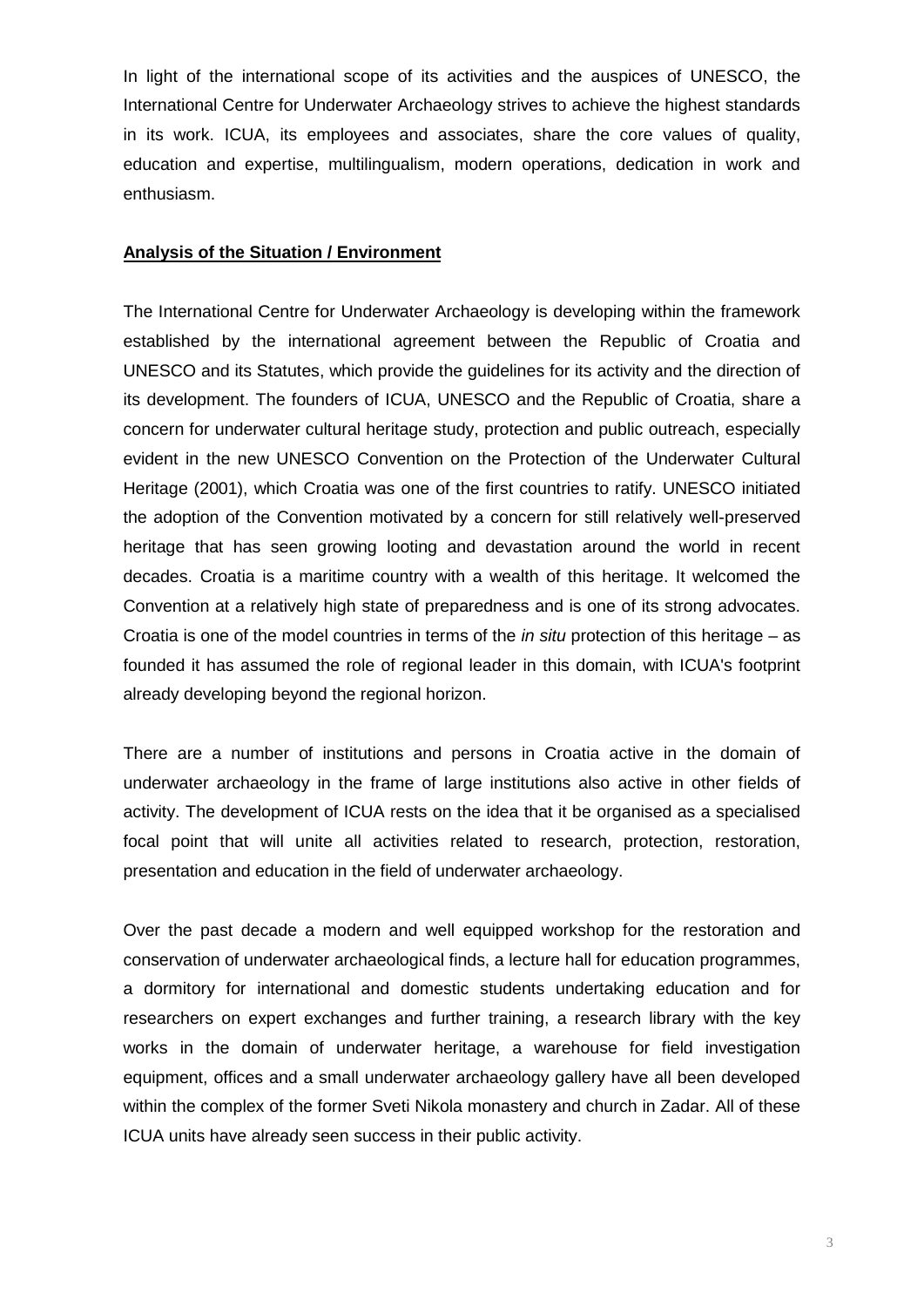The next goal is to complete the renovation of the western section of the complex, which includes the former church building, and to develop a gallery/presentation space in this area for the exhibition and presentation of archaeological finds and maritime history, a pavilion for experimental archaeology and an open type multimedia centre on the ground floor of the former church. This ultimate goal is currently in the design phase, which is at mid-completion.

ICUA is currently understaffed, having not yet achieved the initially planned number of employees. The five full time staff members currently cover a workload envisaged for a much larger number of employees, and the understaffing issue is addressed by way of the Professional Training Programme (internships) or by taking on outside associates, which is an inappropriate method of covering highly qualified jobs. The employment of experts on a permanent basis at ICUA is one of the top priorities in the future.

ICUA's international activity will see more robust development with the planned establishment of a department charged with the international promotion of underwater cultural heritage, the 2001 Convention and of ICUA's work, with the goal of increasing the public and international visibility of ICUA and of UNESCO objectives in the public at large. A special department will be established within ICUA to meet this objective. Staff will be engaged in this department that that will work exclusively on the development of international projects, promoting the Convention and the collection of funding from various funds and other sources.

Future trends in the market can be defined as favourable to tourism diving activities, which on the long term might help in raising the interest in and awareness of the importance of underwater cultural heritage above current levels. The attractiveness of this activity ensures a much greater level of interest in the broader public and thereby greater revenue from tourism sources, irrespective of whether this pertains to museum content and diverse public events in the building or in-situ underwater museums. The development potential here is entirely unexhausted.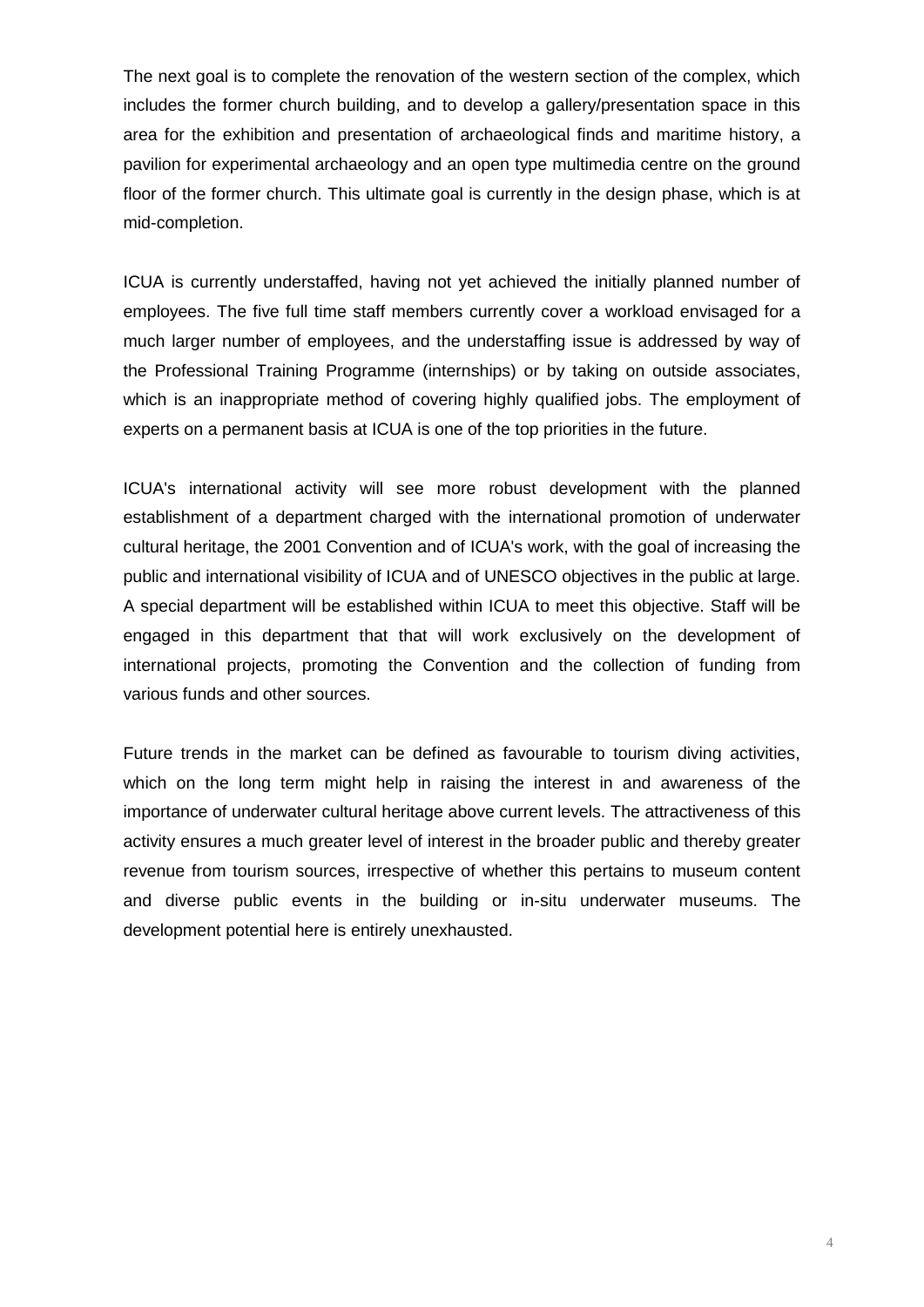|                  |                                 | Positive impact on the achievement           | Negative impact on the achievement                   |
|------------------|---------------------------------|----------------------------------------------|------------------------------------------------------|
|                  |                                 | of set objectives                            | of set objectives                                    |
| Internal factors | (attributes of the institution) | <b>STRENGTHS</b>                             | <b>WEAKNESSES</b>                                    |
|                  |                                 | UNESCO auspices, high standards and quality  | Understaffed for high qualification jobs, slow       |
|                  |                                 | in carrying out tasks, international scope,  | elaboration of documentation for Sveti Nikola        |
|                  |                                 | modern operations, employee expertise and    | complex completion, insufficient funds for work on   |
|                  |                                 | multilingualism, work discipline and work    | major international projects                         |
|                  |                                 | enthusiasm, expertise and qualifications of  |                                                      |
|                  |                                 | employees                                    |                                                      |
| External factors |                                 | <b>OPPORTUNITIES</b>                         | <b>THREATS</b>                                       |
|                  | (environmental attributes)      | Achieving own revenues ex-state budget       | Overlaps in the scope of activity between multiple   |
|                  |                                 | system thru work of the                      | institutions, dispersion and lack of coordination in |
|                  |                                 | conservation/restoration workshop and        | tasks and their financing, divergence from existing  |
|                  |                                 | development of Sveti Nikola                  | classic institutions, administrative obstacles       |
|                  |                                 | gallery/presentation space, opportunities in |                                                      |
|                  |                                 | hosting expert courses and underwater        |                                                      |
|                  |                                 | museum management                            |                                                      |

The table shows the analysis of organisational strengths, weaknesses, opportunities and threats, and provides answers to several questions:

- What are our internal strengths, i.e. what are we doing right?
- What are the organisation's weaknesses, what can we do even better and with greater success?
- What opportunities are there to achieve the organisation's goals, what changes are occurring in the environment that can help us to be better and more effective in achieving the set goals?
- What events in the environment do we need to comprehend as obstacles to the achievement of our goals?

### **General Objectives**

All ICUA objectives are realistic, transparent, comprehensible and in line with the feasibility study accepted by the UNESCO executive board at its 177<sup>th</sup> session in Paris on the 31<sup>st</sup> of August 2007. The first international agreement creating this UNESCO category II centre was signed by UNESCO and Croatia to found the centre on this basis, and the same strategy saw the signing of a new international agreement in 2016 by UNESCO and Croatia renewing ICUA's status.

All ICUA activities in recent years have been entirely consistent with the core objectives, mission and vision of the institution. To date ICUA has organised several international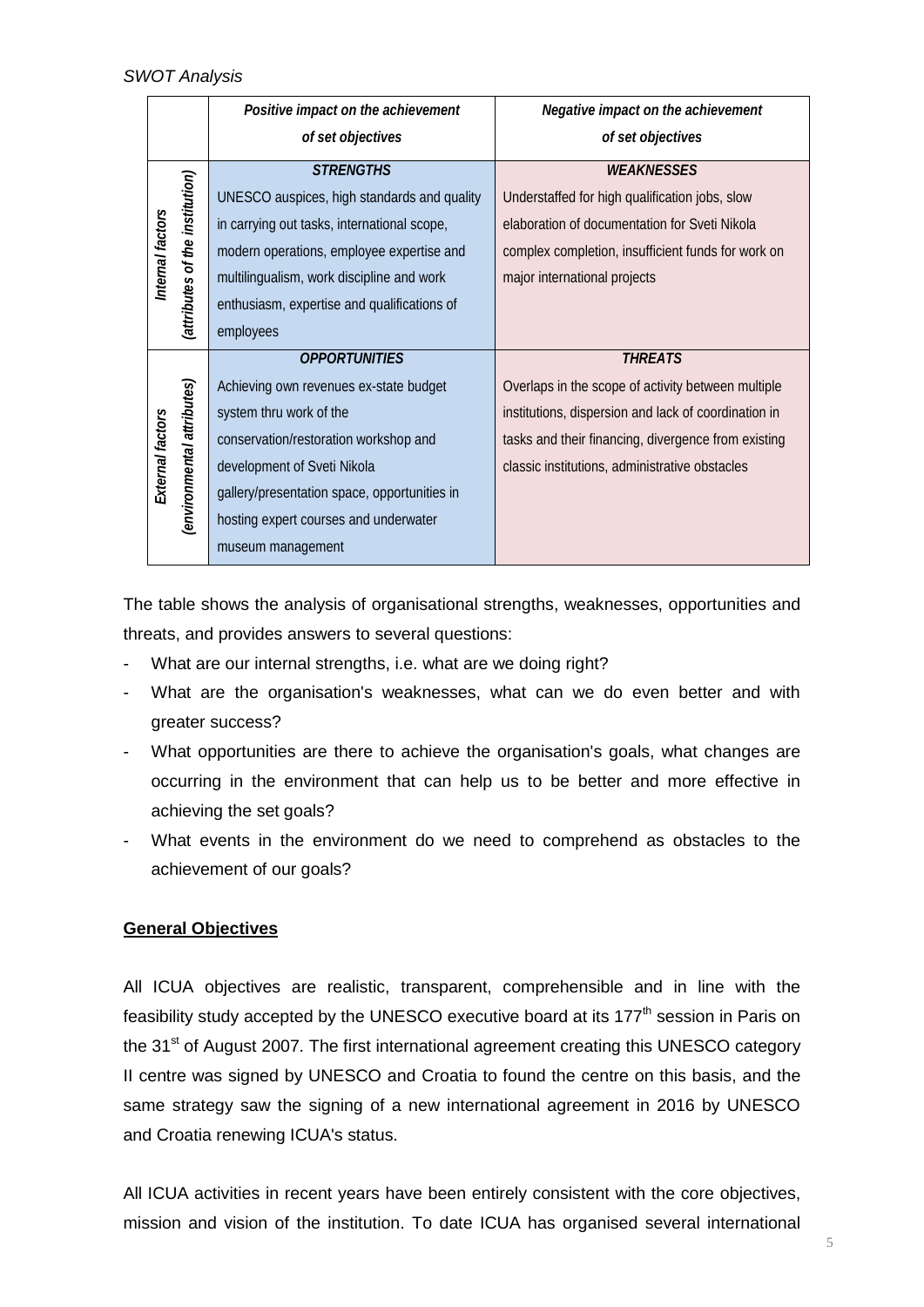scientific and expert symposia, expert lectures and a large number of international courses aimed at education. It also conducts a number of international archaeological investigation campaigns that are also beneficial in developing scientific links and in providing education to younger colleagues. ICUA is home to a highly specialised conservation and restoration workshop that also conducts education work. The popularisation of underwater cultural heritage is achieved via electronic media (the Internet, TV, radio) and in the print media (daily and other press). Professional and scientific publication of the results of work is also provided for through the publication of catalogues, handbooks and monographs, accompanied by the promotion of books and exhibitions open to the public at large. ICUA also works on collecting data on old and new underwater archaeological sites with the purpose of protecting them, and their long-term preservation and presentation. For these purposes a specialised GIS system is in development, never before used for this specific activity. The objectives are, of course, much broader and more ambitious – to see them achieved and realising the institution's full potential requires structuring ICUA entirely as envisaged in the work programme. This in particular entails hiring a larger staff and acquiring the funding needed to increase ICUA's international footprint.

With regard to the level of harmonisation between the feasibility study, the international agreement, the decision to found ICUA and its Statutes, adopted over a two year period, and the work of the Governing Board over the past two years, all have been harmonised and the objectives made uniform and consistent with the feasibility study as the foundational document.

### **Special Objectives**

A number of specific activities are conducted with the aim of realising the general objectives, programmes that have defined implementation timelines. There are education programmes that take place several times a year, multi-year projects and field research programmes that are implemented continually through annual campaigns. These are interconnected and offer students the opportunity to take part in concrete projects, to more rapidly acquire new knowledge and master new skills.

Along with continuous annual programmes ICUA also conducts one-off projects, in particular scientific and expert advisory meetings, conferences, workshops, meetings and lectures.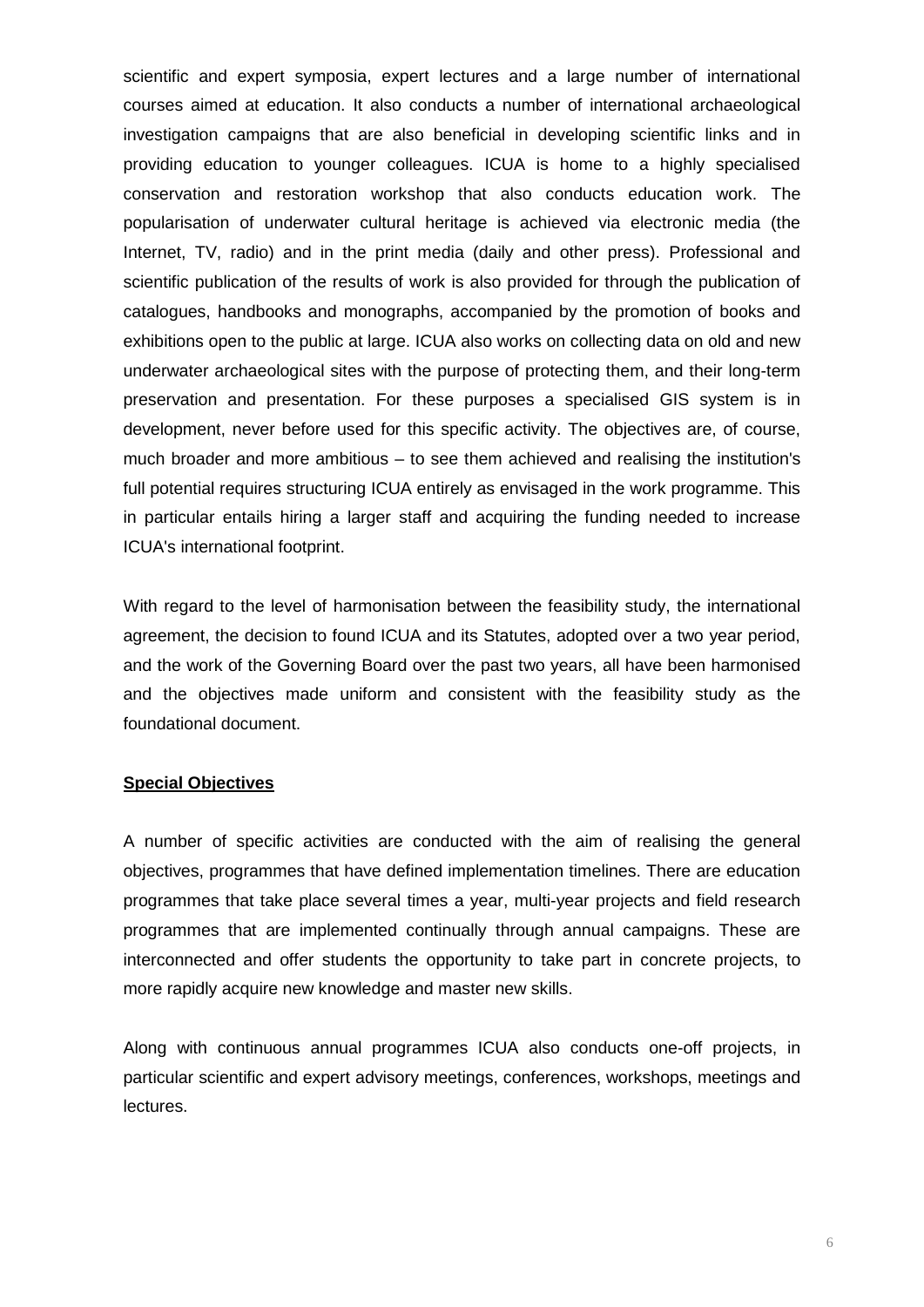### **Indicators of Success**

As per annual reports on activities conducted submitted to the ICUA Governing Board there is clear evidence of the success of ICUA activities, and of their increased number year by year. All activities are also conducted in accordance with the general objectives as laid out in the ICUA Statutes.

To date all these activities have been conducted in line with their planned extent and scope, and the results have often exceeded expectations. This relates, for example, to the number of participants in educational projects and conferences and to the results of research projects, as is evident from the written reports on these programmes.

None of the projects conducted have seen cost overruns; in a number of cases significantly less funds have been spent than initially planned, as is quantifiable and evident from the financial reports.

All projects conducted by ICUA were completed within planned and contracted timelines.

#### **Monitoring and Evaluation**

A four-year development plan of the International Centre for Underwater Archaeology in Zadar has been drawn up and proposed by the Director and was approved by the ICUA Governing Board, the Minister of Culture of the Republic of Croatia and by the UNESCO General Director with the 2010 appointment. The new plan was approved in the same manner in 2014 in the course of the renewed appointment to a four-year term.

All annual work and financial plans are proposed at meetings of the Governing Board. All annual and semi-annual reports on ICUA activities and budgeting are monitored in the same fashion. Expert reports on research activities are submitted to the conservation departments of the Croatian Ministry of Culture.

The monitoring and evaluation of the realisation of programmes and plans is conducted by way of financial reports that are submitted to the Ministry of Culture – the competent authority with founding rights on behalf of the Republic of Croatia, the Governing Board appointed by UNESCO and the Croatian Ministry of Culture, the State Audit Office and to the Financial Agency (FINA).

Also, in February of 2015, there was an independent international evaluation of the work of ICUA under the supervision of UNESCO conducted by foreign consulting services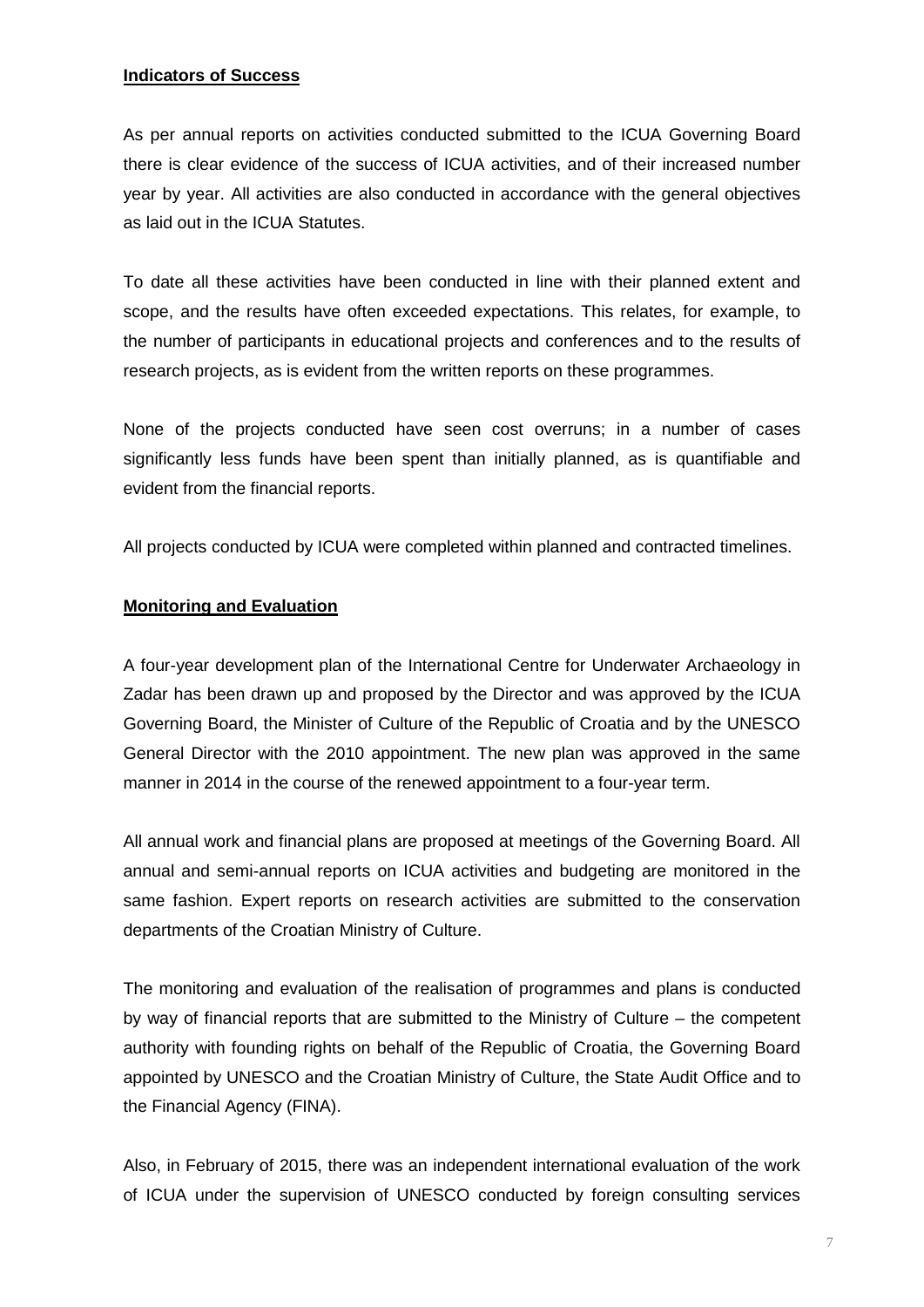provider Strategicus Consulting. The result of the evaluation is a comprehensive report with a recommendation for the renewal of UNESCO Category II status, reaffirming that ICUA is working successfully towards the objectives it was established for.

The key conclusions of the evaluation were presented along with a number of recommendations and advice aimed at further improving the success and effectiveness of future activity: ICUA is the sole specialised centre in the field of underwater archaeology in the region, which is also its greatest comparative advantage; ICUA's international footprint; and the developed capacities and activities in promoting the 2001 Convention. The recommendations of the evaluation are targeted at increasing the size of the staff, increasing the overall budget and greater engagement in regional and international projects.

### **Future Activities**

Along with ongoing activities ICUA will, in accordance with the recommendations contained in the Evaluation and the conclusions of the Governing Board, also conduct additional activities and initiatives.

ICUA will work towards signing agreements of understanding with all interested UNESCO member states aimed at regulating cooperation and will further enhance its collaboration with UNESCO and its partners.

With the objective of maximising the success of the promotion of the 2001 UNESCO Convention, ICUA will establish a separate department for international cooperation with staff necessary for effective international promotion and for creating links with UNESCO member states.

With the objective of strengthening project activities and collecting funds from various funding sources, ICUA will in its job systematisation foresee the hiring of staff that will be engaged exclusively in these activities.

ICUA will work towards achieving a greater level of financial and operational independence, in accordance with Croatian law and as per the number of staff positions approved and available.

ICUA will work to develop funds collection activities from private sector sources and continue to collect funds from educational activities, and to exploit the tourism potential of the Zadar region, for which ICUA needs to be additionally registered for the performance of tourism activities.

ICUA will offer its services in the fields of restoration and conservation and other educational services to other Southeast European countries and in this manner engage them in the work of ICUA.